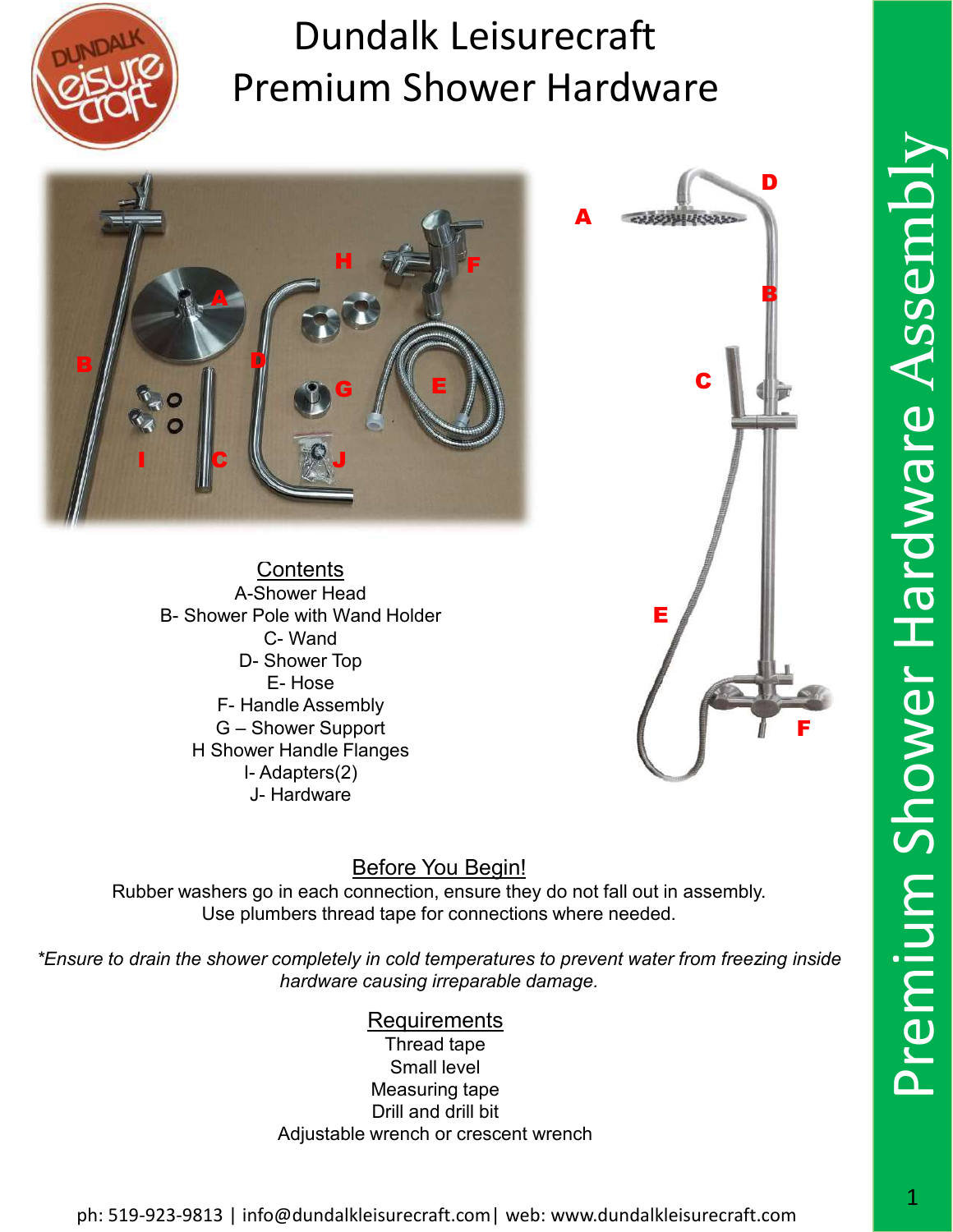

Handle Assembly (F)

#### Dundalk Leisurecraft Premium Shower Hardware

(Fig. 1)



Tighten with wrench if needed.



Locate the Shower Hose (E)

Note that the hose has 2 different ends on it.<br>
Wand Handle Handle Handle Handle Handle Handle Handle Handle Handle Handle Handle Handle Handle Handle Handle The end with the nut attaches to the handle while the rounded end attaches to the shower wand. (Fig. 2)

> Unscrew the plastic cap on the end with the hex nut. (Fig. 3)

Secure to the threaded stem on the side of the shower handle. (Fig. 4)

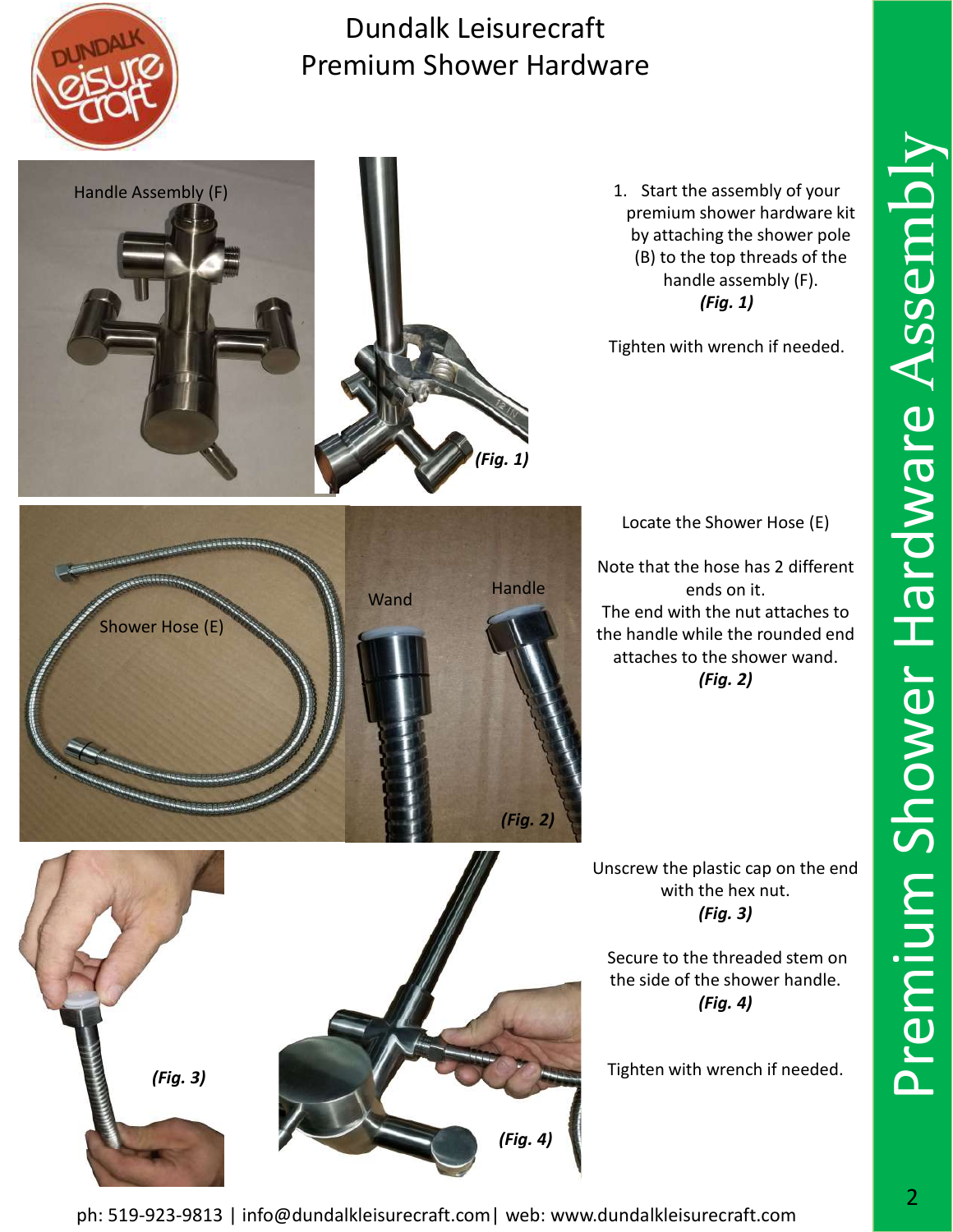

Unscrew the plastic cap on the rounded end and thread on the shower wand. (Fig. 5)



Attach the shower top to the shower pole.

This will require a bit of pressure to get the threads started.

Screw on shower head to the Shower top.

Insert the rubber washers into the shower handle and thread the adapters in.

Use wrenches to tighten.

Both adapters should be in the same position in each opening. Premium Shower Hardware Assembl

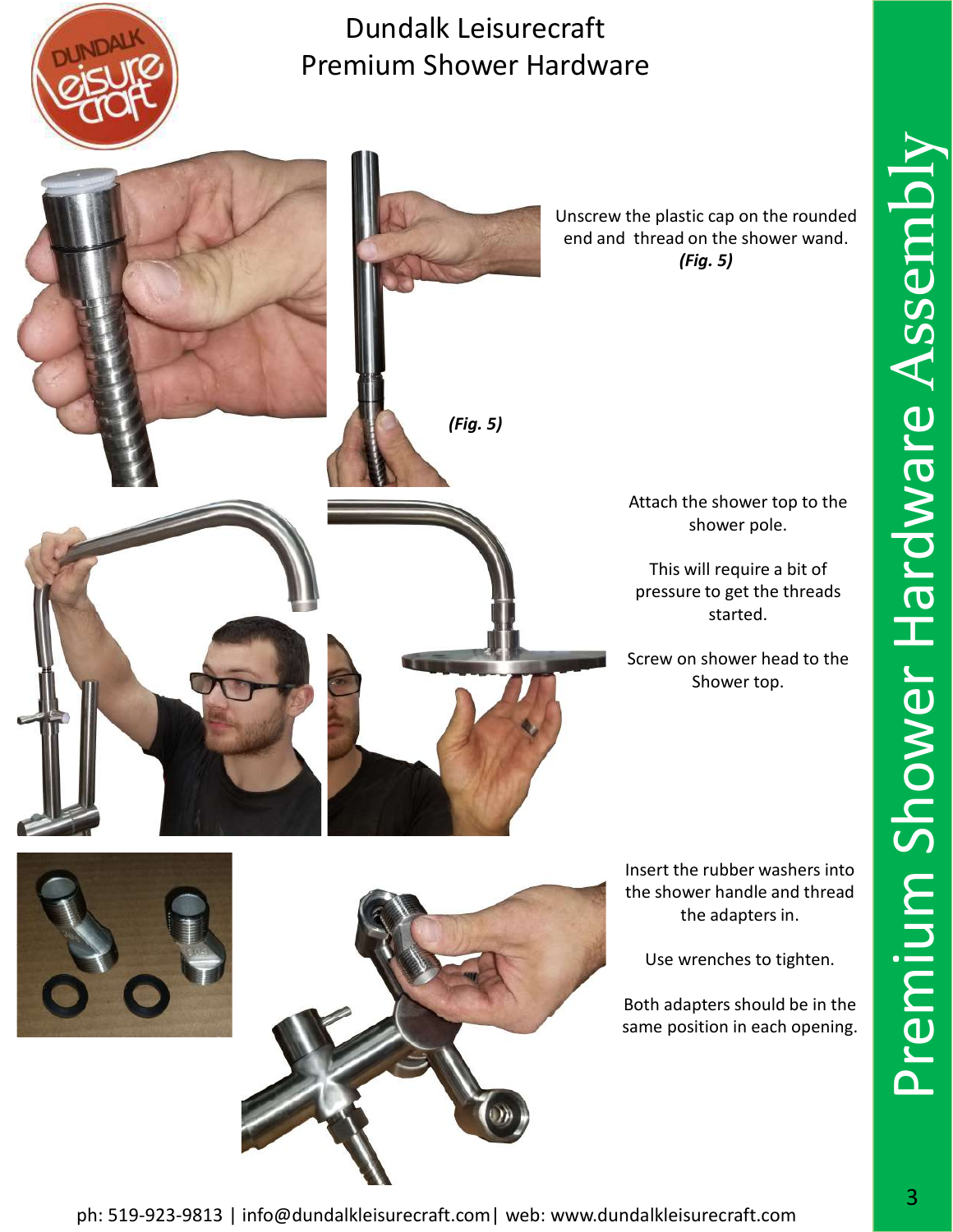





Locate the desired height for your shower handle. Locate the center point then measure 3" (76mm) from it each way. (Fig. 6)





With your hole locations marked, drill through the board using a bit large enough that the adapter will fit through.

Repeat for the second hole in the same manner.

Holes should be 6"(152mm) centered.

Loosen the set screws on the shower support with the provided hex key.

Slide the shower support over the stem on the shower pole.

Do not tighten yet.